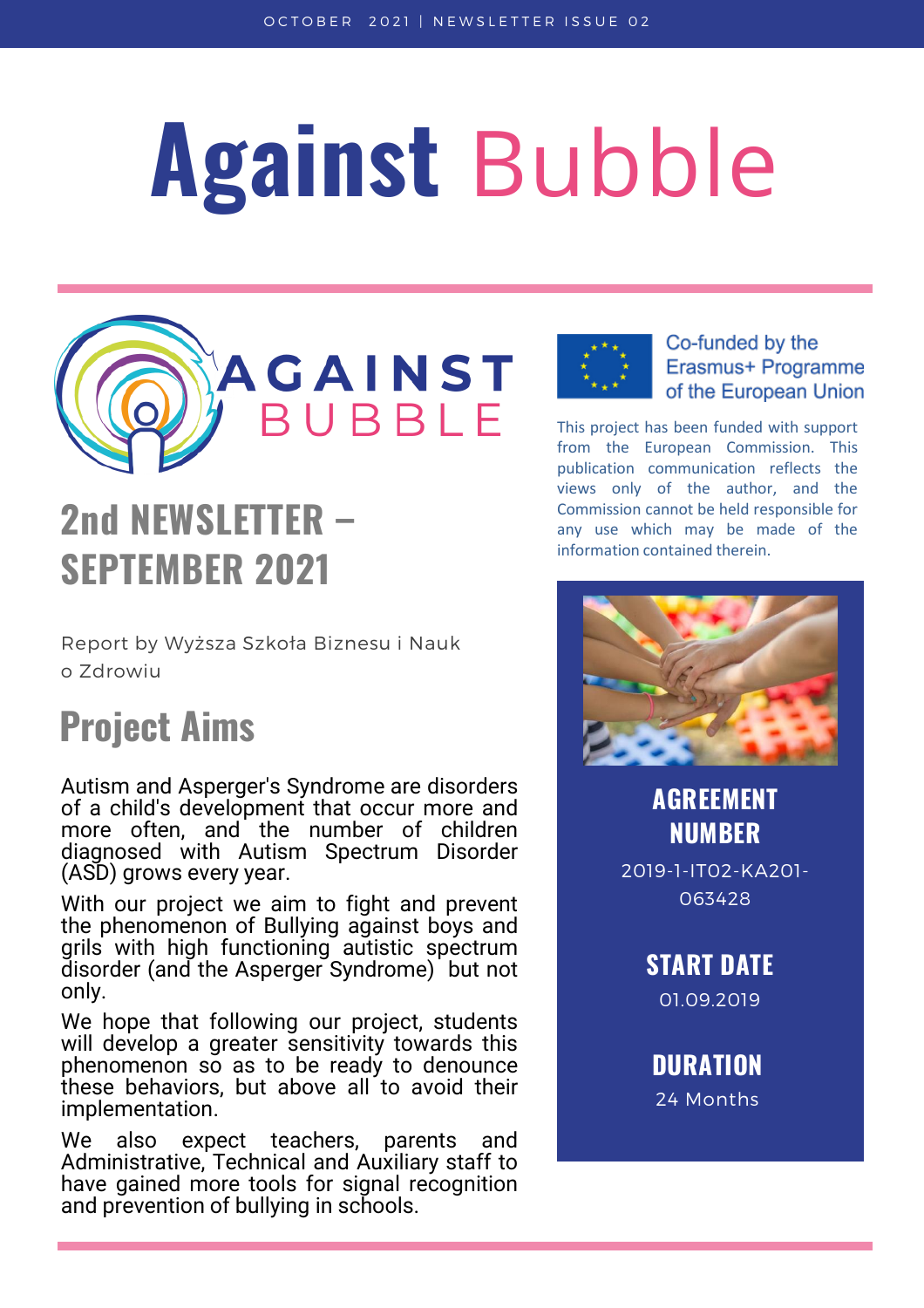#### RESULTS OF IO1 NEEDS ANALYSIS



The prepared report was an opportunity for the partners to gather information on the situation of a student with ASD in the school environment, with particular emphasis on the bullying and violence aspects to which these students are particularly exposed. Our goal was to look at the situation from different perspectives: students, their teachers, parents or other school employees, but also to identify their training needs.

The analysis developed in the frame of AGAINST BUBBLE project, in the topic of bullying students with ASD in the school environment, consist of two main parts:

- desk research;
- statistical data collected through the survey (questionnaires) among four main target groups: students (10-14 years old), teachers, parents and other school staff.





**The project is funded with the support of the European Commission.**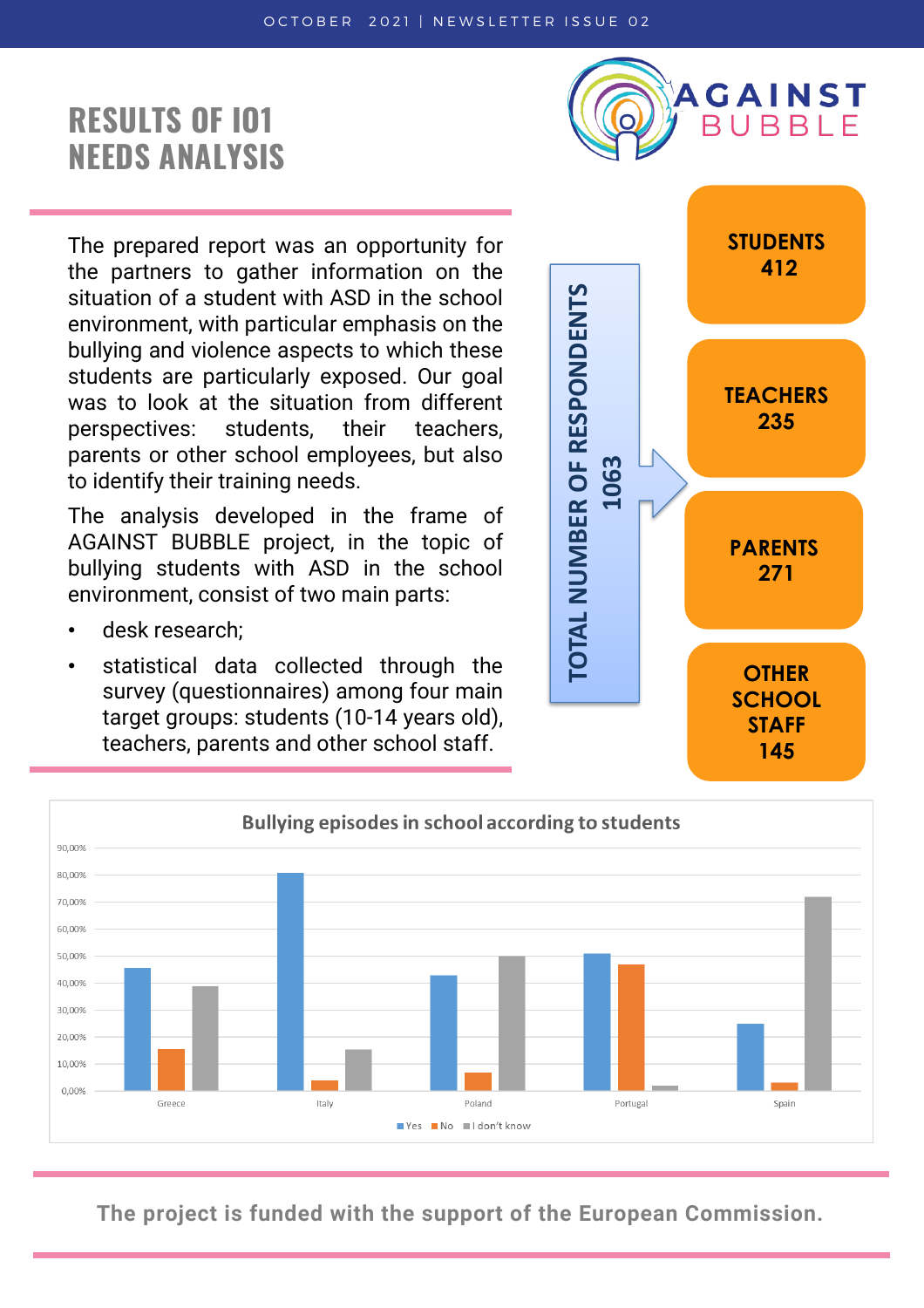## 2ND TRANSNATIONAL PARTNER MEETING IN LISBON

On 7-8 October 2021, after an almost twoyear break, the partners of the international educational project AGAINST BUBBLE met at the second partnership meeting in Lisbon, Portugal. We were able to discuss the results so far in the project and plan the next activities.







#### NEXT STEPS

In the near future, the partnership focuses on working on the preparation of the Training Path and Training Course materials, Toolkit and Pedagogical Model as necessary instruments for teachers, parents and other school staff to support and work with students and thus to achieve the project outcomes.

#### RESULTS OF IO1 NEEDS ANALYSIS

Training needs

- issues related to bullying/violence - how to deal with such incidents by finding methods and techniques to prevent bullying in schools,
- issues related to autism full scaled knowledge upon the ASD phenomenon,
- issues related to bulling of students with autism,
- issues related to working with a student in a difficult situation.



**The project is funded with the support of the European Commission.**